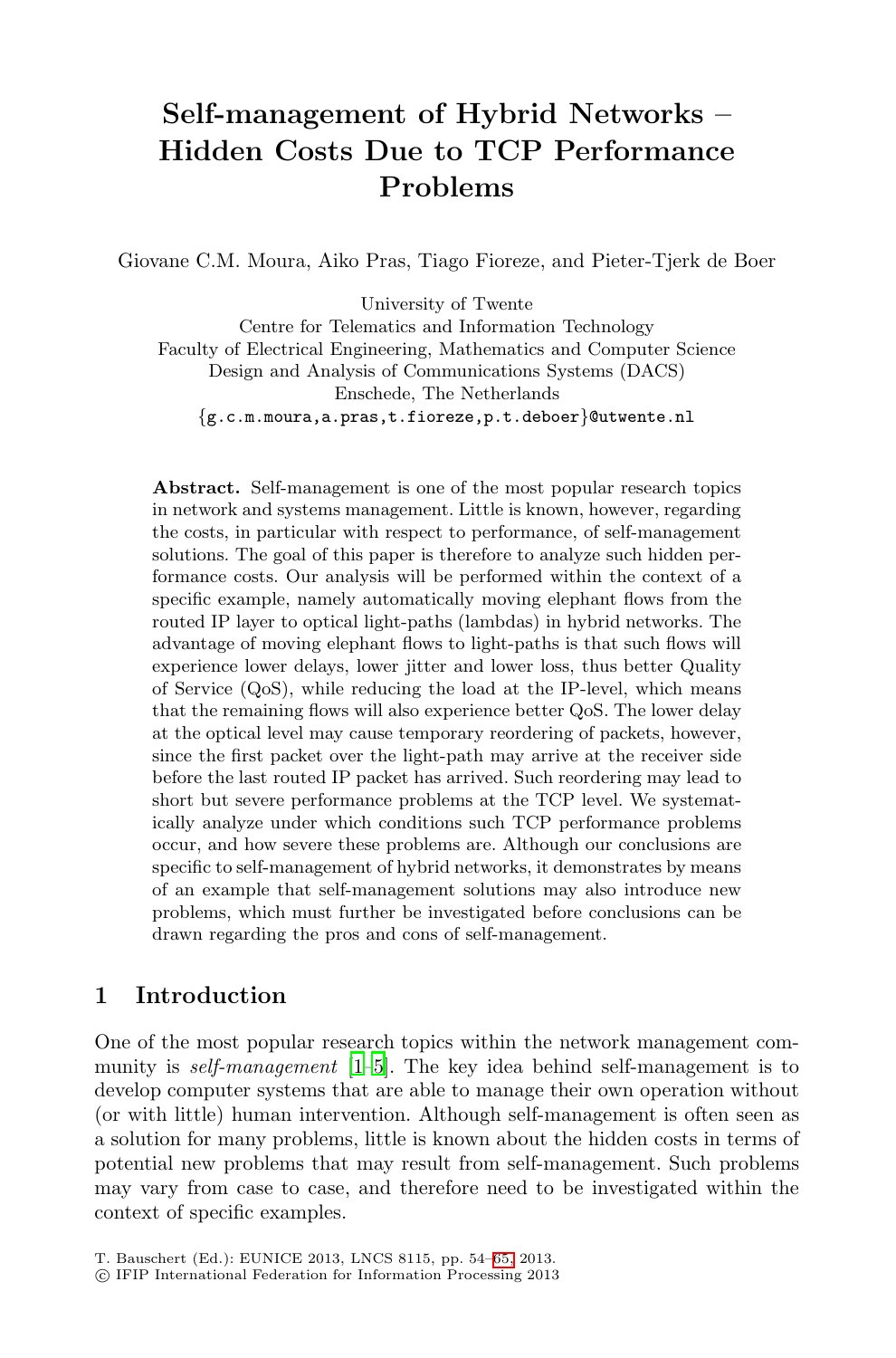To get a better understanding of such hidden problems, this paper tackles the example of hybrid networks in which routed flows at the IP level can be moved to the optical level. In such networks, IP packets can be forwarded either through a chain of IP routers, or through an end-to-end lightpath. Such a "lightpath" uses optical switching technology, either at the level of entire fibers, a wavelength within a fiber (lambda), or a TDM-based channel (SONET/SDH) within a wavelength; in any case, switching delays will be smaller, and data rates may well be higher than at the IP level. [Mo](#page-10-2)[vi](#page-10-3)ng large flows from the routed IP level to a direct optical lightpath thus enables these flows to experience a faster and more reliable service, while at the same time reducing the load on the IP level equipment, which is typically much more expen[si](#page-11-1)ve than lightpath equipment.

Current approaches to manage such hybrid networks mostly rely on human operators in order to: (*i*) select the flows to be moved to the optical level, and (*ii*) create and release the necessary lightpaths. Since these decisions can be slow and error prone, we envision a move towards self-management approaches, which automatically move IP flows to lightpaths on the fly [6–8]. Network operators would only be required to initially configure the self-management process with decision policies, such as setting thresholds and priorities. After this initial setup, the self-management process runs by itself. For more details, see [9].



**Fig. 1.** Self-management of lightpaths in hybrid optical and packet networks: in step 1, the elephant flows are identified; in step 2 the optical switches are informed about the decision to move a flow; and in step 3, the optical switches establish the lightpath.

Self-management of hybrid networks can result in performance problems at the TCP level, however. In a manual process, a lightpath is established a-priori, before the start of the flow (note that within this paper the term "flow" relates to a single TCP connection). Since our self-management process cannot rely on human intelligence to identify a-priori which flows should be transferred over a lightpath, it should analyze existing flows at the IP level to find those flows that are worthwhile to be moved to the optical level. Flows are thus moved *on the fly*,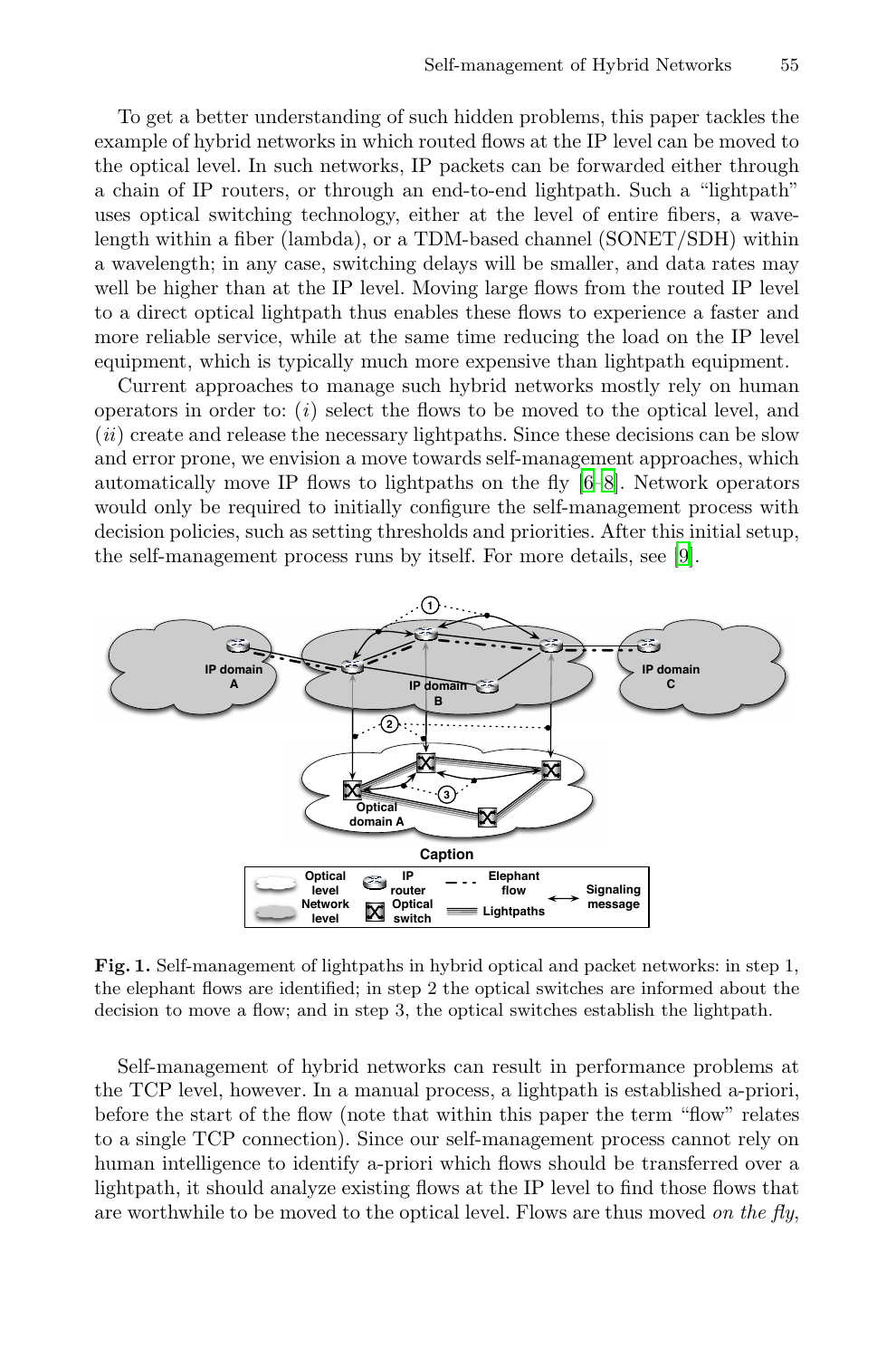#### 56 G.C.M. Moura et al.

which means that the first packets of a flow may be forwarded at the IP level, whereas later packets can be moved to the lightpath. The lower delay at the optical level may cause temporary reordering of packets however, since the first packet over the lightpath may arrive at the receiver side before the last packet has arrived via the IP level. Under certain conditions, such reordering may lead to short, but severe performance problems at the TCP level.

The goal of this paper is to investigate the potential performance problems at the TCP level, [to g](#page-11-2)ain a better understanding of the potential hidden costs of selfmanaging hybrid networ[ks.](#page-11-3) With 'cost', we do not necessarily mean monetary costs, but more generally problems and disadvantages (although those may well translate into monetary costs for a commercial network operator). Also, we will not look at the direct costs such as the costs of (re)configuring the equipment when moving a flow.

The approach taken in this paper is to first identify the factors that may limit the throughput of a TCP flow, and define four scenarios to cover these factors, thus extending a previous paper [10] in which we analyzed only one scenario. We [will](#page-11-4) [the](#page-11-5)n use the *ns-2* network simulator [11] to investigate, for each scenario, the effect of moving TCP flows on the fly.

<span id="page-2-0"></span>As noted above, the essence of the problem is the reordering of packets and TCP's reaction to it. Of course, packet reordering is not limited to moving flows to the optical domain, or to hybrid networks in general. It can also have many other causes, such as multi[pa](#page-2-0)th routing, load balancing, and route changes. In fact, [12] shows that packet reordering is a very common occurrence in the Internet, and there have been many studies on it[s](#page-4-0) impact and potential countermeasures, such as [13, 14]. Our s[tu](#page-8-0)dy is different in that the reordering affects a single very high rate flow, making the impact much larger than when the same amount of reordering is spread out over many smaller or lower rate flows. Also, in our case the reordering is intentional, and if its consequences are found to be too severe, it would be an argument against the use of the self-management system.

The paper structure is as follows. Section 2 discusses the factors that limit the TCP throughput, defines the four scenarios that cover these factors, and introduces the ns-2 simulation setup used. Following that, Section 3 presents the simulation results for all four scenarios. In Section 4, the insights gained for the four scenarios are generalized to other scenarios and transport protocols. Finally, Section 5 pr[ese](#page-3-0)nts our conclusions.

# **2 Simulation Setup**

This section discusses the simulation setup: we discuss the topology, the relevant thoughput limiting factors, the TCP variant to be used, and the simulator.

**Network Topology.** Figure 2 shows our simulation topology. It consists of three routers (r1, r2, and r3) and two nodes (Sender and Receiver) connected by two different paths: the IP path  $(r1-r2-r3)$  and the optical path  $(r1-r3)$ .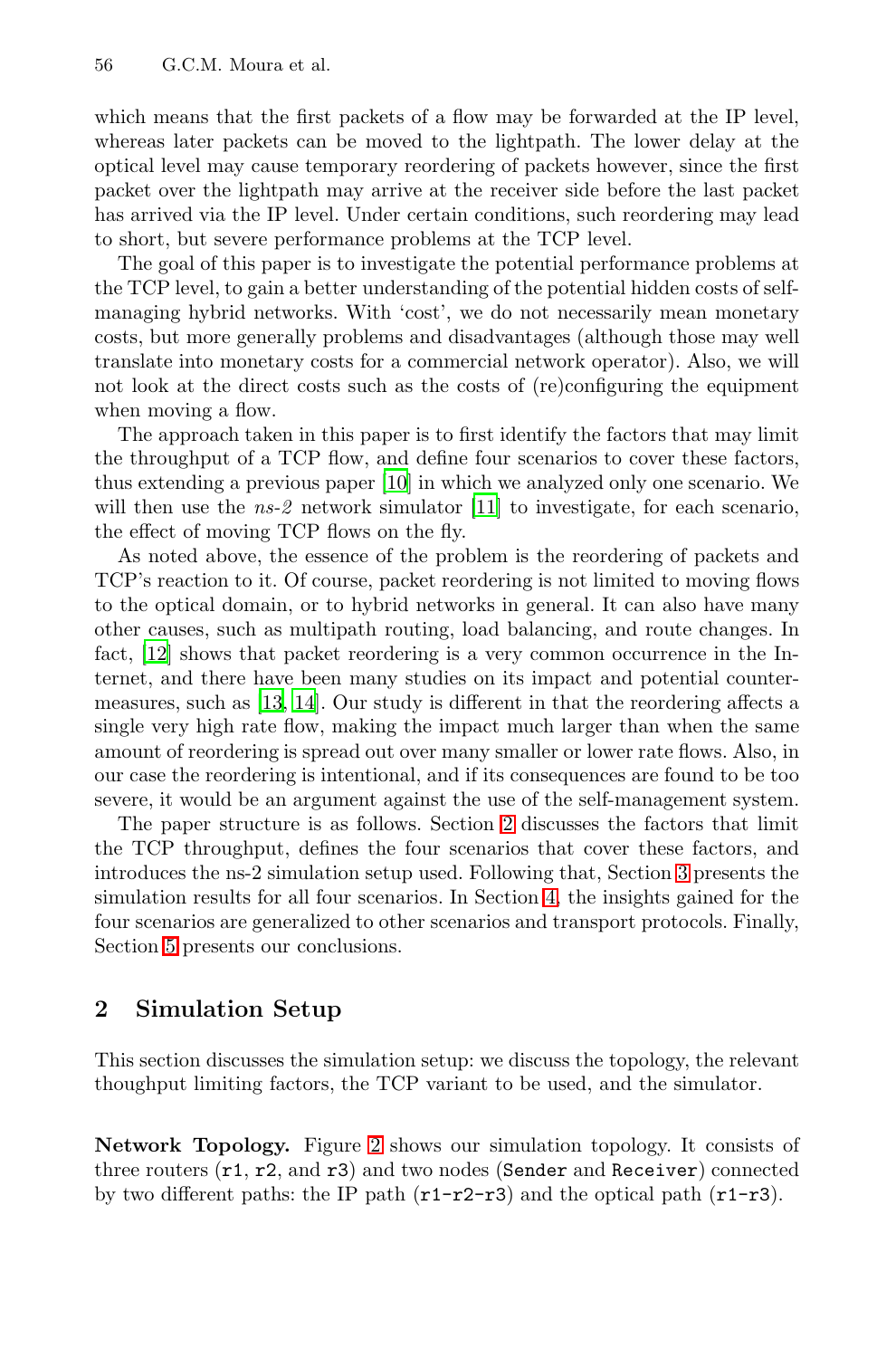<span id="page-3-0"></span>

**Fig. 2.** Topology used in the simulations and limiting factors (Greek letters)

The simulation starts with the sender opening a single TCP connection to the receiver and sending data, forwarded via the IP path. After reaching a predefined throughput value, the decision is made to move that flow to the optical path: from that moment on, router r1 will forward all subsequent data to the receiver via the optical path. Note that this only affects the data direction (sender  $\rightarrow$ receiver), while the acknowledgment packets continue to use the IP path. For a short period of time after the switch – the *transient phase* – there will be data packets on both the IP and optical paths; after this phase, all data packets are on the optical path.

**Simulation Scenarios.** Although many factors c[an](#page-3-0) limit the throughput of TCP [15], since the scope of this paper is on self-management of network configurations, we focus on those factors that relate [to](#page-3-0) the configuration of the network, namely the capacity of network links and the size of the TCP buffers. Thus, we have identified the following scenarios:

- **Scenario A**: the size of the TCP buffers  $(\alpha \text{ in Figure 2})$  $(\alpha \text{ in Figure 2})$  $(\alpha \text{ in Figure 2})$  are the limiting factors for the TCP throughput.
- **Scenario B**: the capacity of the sender's local link  $(\beta$  in Figure 2) is the limiting factor for the TCP throughput.
- **Scenario C**: the capacity of the core links ( $\phi_1$  and  $\phi_2$  in Figure 2) acts as the limiting factor. We distinguish between the cases where the capacity of IP lin[ks](#page-4-1) is equal to that of the optical links ( $\phi_1 = \phi_2$ ) and where the capacity of the optical links is larger than that of the IP links  $(\phi_2 > \phi_1)$ .
- **Scenario D**: the receiver local link is the limiting factor  $(\xi$  in Figure 2).

For each scenario we simulate three limiting data rates: 100 Mbps, 1 Gbps, and 10 Gbps. In each simulation, the flow is moved to the optical path once the actual throughput reaches the limiting rate. We simulate three base RTT values, namely 10, 100 and 1000 ms, with corresponding optical path RTTs of 6, 60 and 600 ms, respectively. Table 1 summarizes the values of the parameters used in our simulation scenarios for RTT=10 ms; an equal number of simulations was conducted for 100 ms and 1000 ms RTT, with  $\alpha$  in Scenario A scaled accordingly.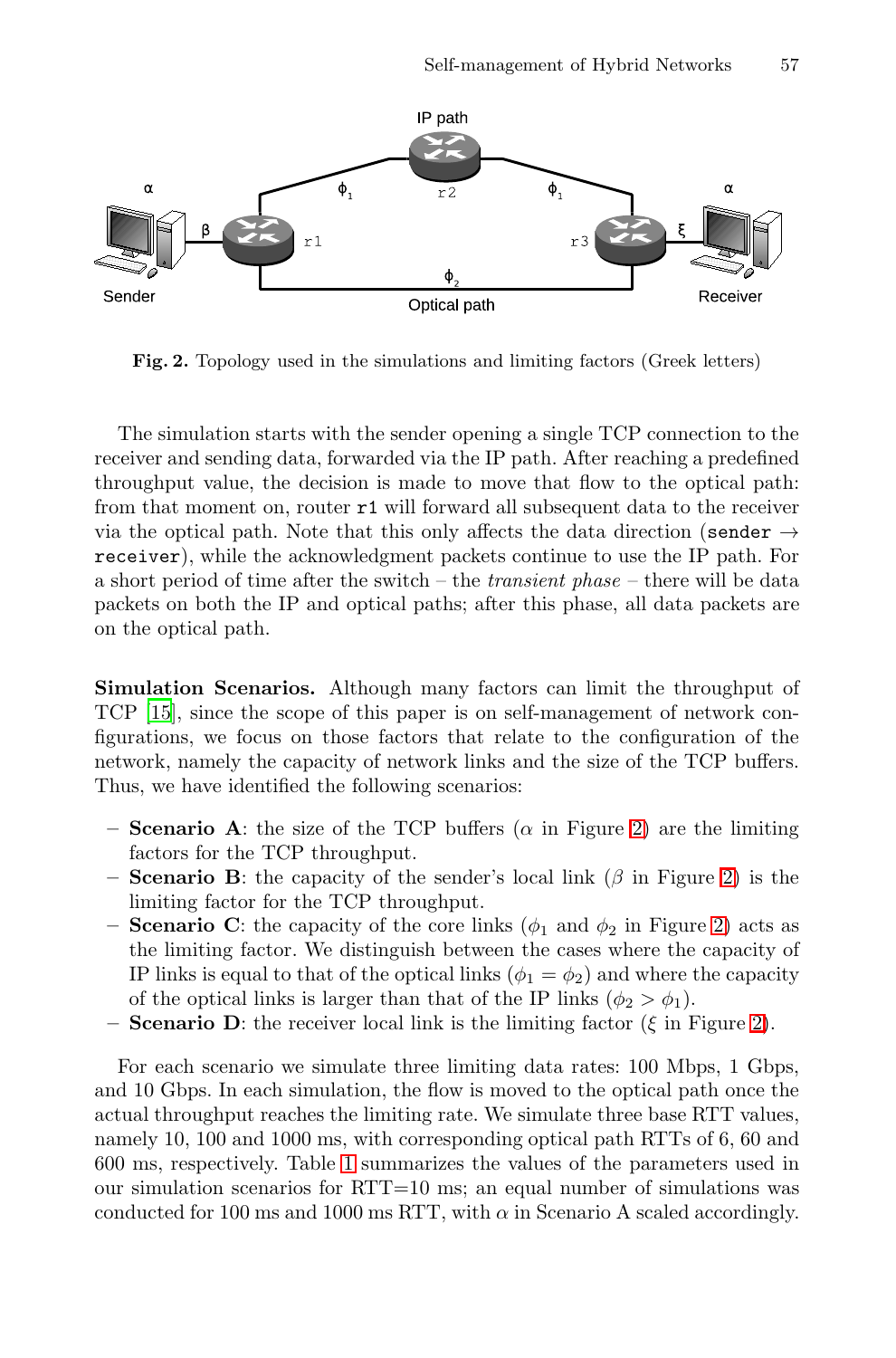#### <span id="page-4-1"></span>58 G.C.M. Moura et al.

<span id="page-4-0"></span>

|                  | Scenario Limiting Rate $\alpha$ (rtt=10ms) |            |              | $\phi_1$   | $\phi_2$                                        |                                                 |
|------------------|--------------------------------------------|------------|--------------|------------|-------------------------------------------------|-------------------------------------------------|
| $\boldsymbol{A}$ | 100 Mbps                                   | $0.125$ MB |              |            |                                                 | 622.08 Mbps 622.08 Mbps 622.08 Mbps 622.08 Mbps |
|                  | 1 Gbps                                     | $1.25$ MB  | 2.488 Gbps   | 2.488 Gbps | $2.488$ Gbps                                    | 2.488 Gbps                                      |
|                  | 10 Gbps                                    | 12.5 MB    |              |            | 39.813 Gbps 39.813 Gbps 39.813 Gbps 39.813 Gbps |                                                 |
| B                | $100$ Mbps                                 | $1.16$ GB  | $100$ Mbps   |            |                                                 | 622.08 Mbps 622.08 Mbps 622.08 Mbps             |
|                  | 1 Gbps                                     | $1.16$ GB  | 1 Gbps       | 2.488 Gbps | 2.488 Gbps                                      | 2.488 Gbps                                      |
|                  | 10 Gbps                                    | $1.16$ GB  | 10 Gbps      |            | 39.813 Gbps 39.813 Gbps 39.813 Gbps             |                                                 |
| C1               | $100$ Mpbs                                 | $1.16$ GB  | 622.08 Mbps  | 100Mbps    | $100M$ bps                                      | $622.08Mb$ ps                                   |
|                  | 1 Gbps                                     | $1.16$ GB  | $2.488$ Gbps | 1 Gbps     | 1 Gbps                                          | 2.488 Gbps                                      |
|                  | 10 Gbps                                    | $1.16$ GB  | 39.813 Gbps  | 10 Gbps    | 10 Gbps                                         | 39.813 Gbps                                     |
| C2               | 100 Mbps                                   | $1.16$ GB  | 622.08 Mbps  | $100$ Mbps |                                                 | 622.08 Mbps 622.08 Mbps                         |
|                  | 1 Gbps                                     | $1.16$ GB  | $2.488$ Gbps | 1 Gbps     | 2.488 Gbps                                      | $2.488$ Gbps                                    |
|                  | 10 Gbps                                    | $1.16$ GB  | 39.813 Gbps  | 10 Gbps    |                                                 | 39.813 Gbps 39.813 Gbps                         |
| D                | $100$ Mbps                                 | $1.16$ GB  |              |            | 622.08 Mbps 622.08 Mbps 622.08 Mbps             | $100$ Mbps                                      |
|                  | 1 Gbps                                     | $1.16$ GB  | $2.488$ Gbps | 2.488 Gbps | $2.488$ Gbps                                    | 1 Gbps                                          |
|                  | 10 Gbps                                    | $1.16$ GB  |              |            | 39.813 Gbps 39.813 Gbps 39.813 Gbps             | 10 Gbps                                         |

**Table 1.** Scenarios and values used for the limiting factors for RTT equal to 10 ms

**TCP Version and Simulator.** For this study, we decided to use TCP CU-BIC (version 2.1) [16], since it is adapted to links with a large bandwidth-delay product (as is the case in our scenarios), and nowadays widely used because it is the default in Linux. For the simulations we use the ns-2 network simulator, version 2.33, which can run the actual TCP CUBIC code from Linux [17].

### **3 Simulation Result[s](#page-11-2)**

I[n t](#page-4-1)his section, we show some simulation results for all four scenarios, illustrating the various problems that may occur.

## **3.1 Scenario A: TCP Buffers as the Limiting Factor**

In this scenar[io we](#page-5-0) co[nfigur](#page-5-1)ed the TCP buffers to act as the limiting factor of the TCP throughput, as discussed earlier in [10]. This is done by setting the other potentially limiting factors (link capacities  $\beta$ ,  $\phi$ , and  $\xi$ ) high enough, as presented in Table 1. The TCP buffers were set equal to the bandwidth-delay product, calculated from the limiting flow rate (100 Mbps, 1 Gbps or 10 Gbps) and the RTT *before* the switchover.

For all cases of Scenario A, only one type of behavior was seen, independent of RTT and buffer sizes: after the switchover, the TCP throughput increases without any packet loss. Figures 3(a) and 3(b) show the throughput as a function of time for the 1 Gbps case, before and after the switch at  $t = 0$  (vertical line).

These graphs differ in their "granularity", i.e., the time interval over which the data rate is averaged. This is a compromise between cluttering the picture at too small granularity, and masking interesting effects at coarse granularity. We henceforth show only graphs for a granularity of 1000 ms; if this hides any interesting effects, these are discussed in the text.

As can be seen, before switchover the flows present a stable rate of 1 Gbps, limited only by the TCP buffers. After the switchover, CUBIC's throughput increases quickly to the expected new theoretical value of 1.667 Gbps (i.e., the buffer size divided by the new RTT).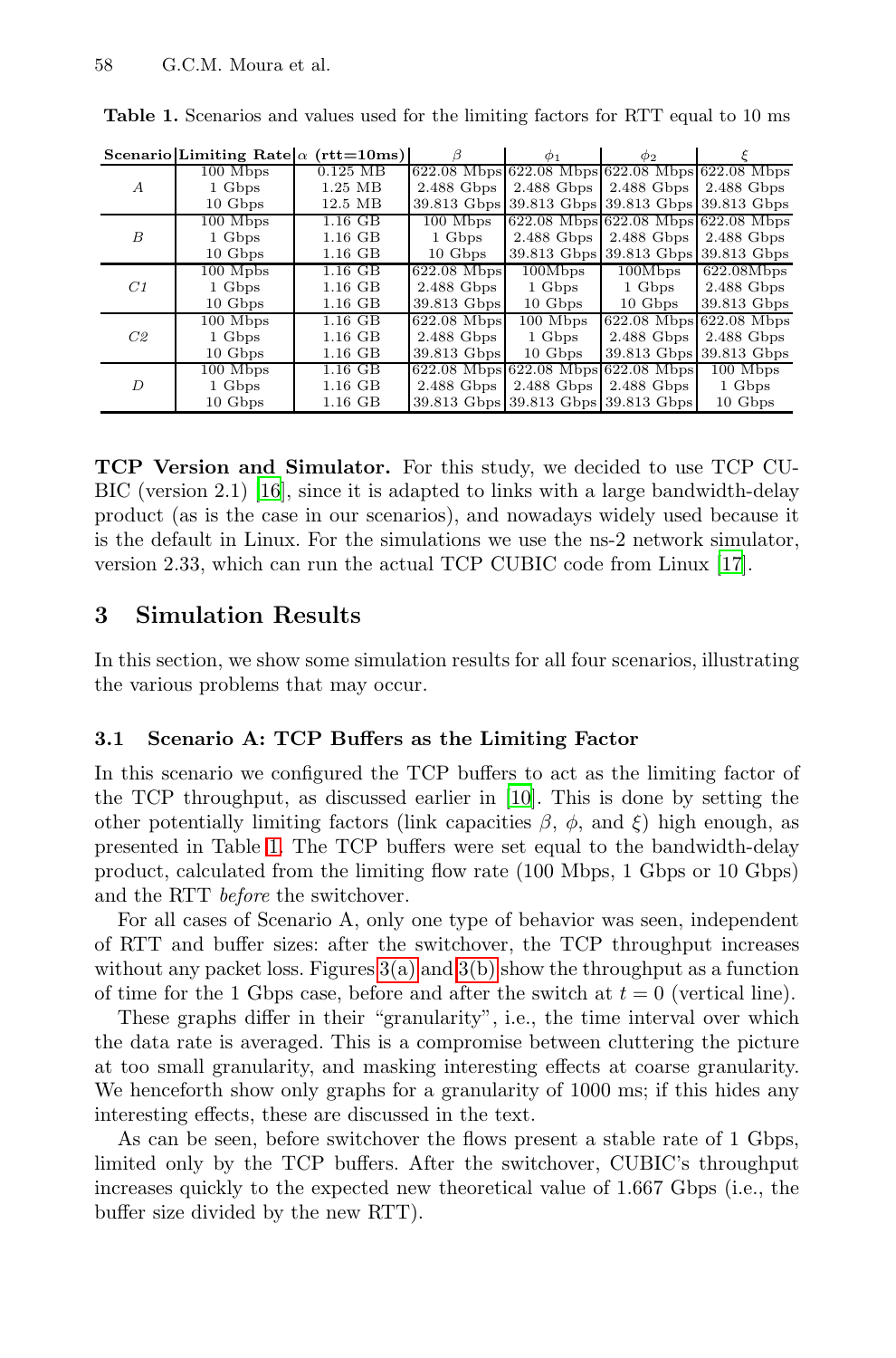<span id="page-5-1"></span><span id="page-5-0"></span>

Fig. 3. Throughput of TCP flows in Scenario A (1 Gbps limiting rate)

#### **3.2 Scenario B – Sender's Local Link as the Limiting Factor**

In Scenario B, the sender's local link is the limiting factor for TCP throughput. Intuitively, one might expect that in this case, the optical switch has no influence, since the bottleneck does not change. However, this is not true; Figure 4 shows that there is a brief decrease of the throughput immediately after the switch (solid line), compared to the case without switching (dotted line).

With a finer granularity, one can also see a *peak* of 1.3 Gbps in the first 0.1 s after the switch. This is due to packets arriving from both the IP and optical paths during this transient phase. The packets arriving via the optical path have a higher sequence number than the ones coming from the IP path, because of the optical path's lower delay. This causes the receiver to perform reordering and

<span id="page-5-2"></span>

**Fig. 4.** Throughput of TCP flows in scenario B for RTT=100 ms,  $\beta = 1$  Gbps and granularity equal to 1000 ms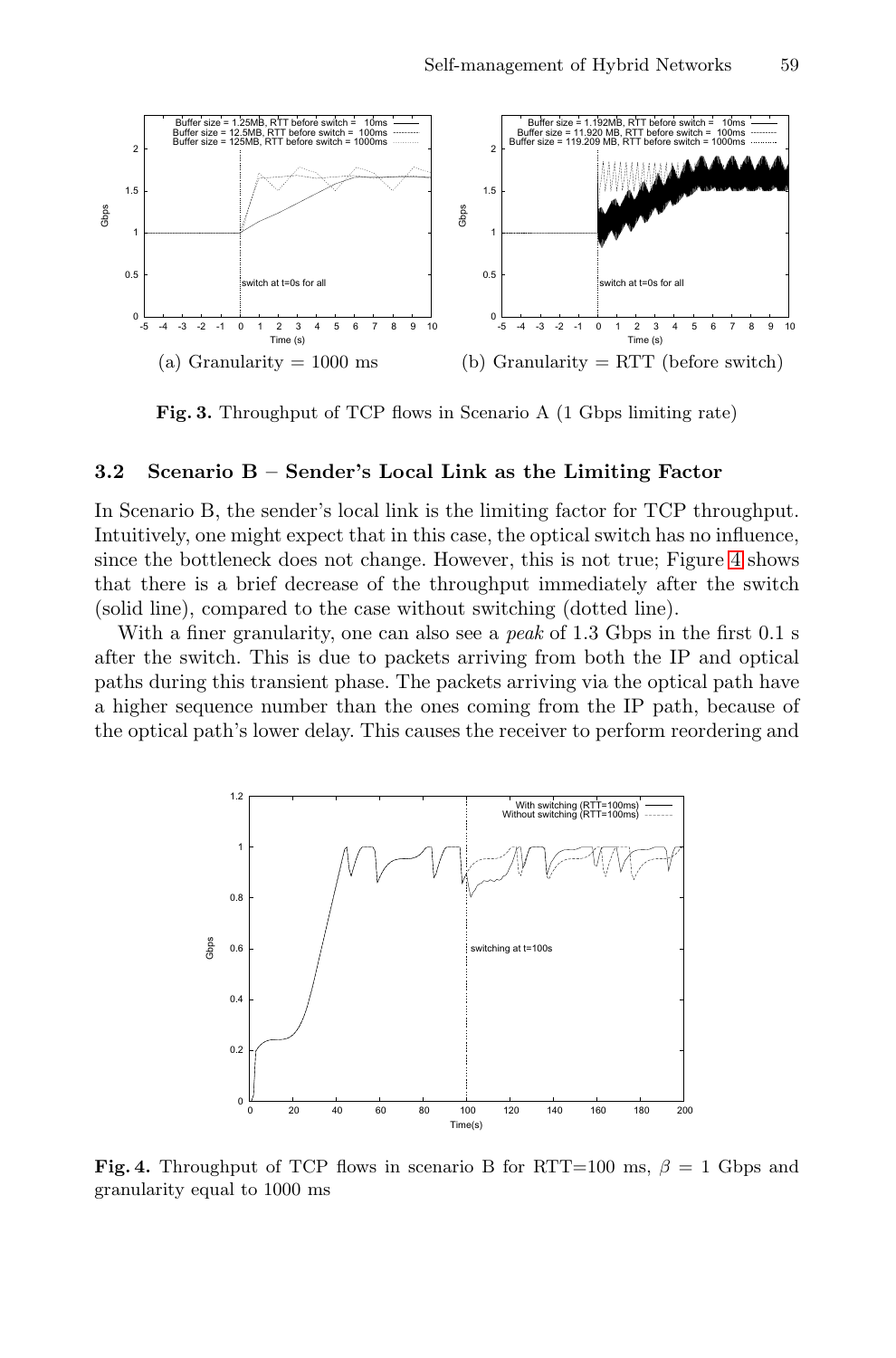#### 60 G.C.M. Moura et al.

ask for retransmissions (through a total of 14186 duplicate ACKs), resulting in the reduction of the congestion window and thus a throughput reduction. This can be seen at  $t = 102$  s, where the throughput reaches 803 Mbps.

#### **3.3 Scenario C – Core Link as the Limiting Factor**

In [th](#page-6-0)is scenario, the core link is the limiting factor[, a](#page-6-1)nd we distinguish two cases: C1 with the IP and optical links having the same capacity ( $\phi_1 = \phi_2$ ), and C2 with the optical link being faster  $(\phi_2 > \phi_1)$ . In scenario C1, the behaviour turns out essentially the same as in scenario B, so we focus on scenario C2.

In scenario C2, similar behavior was seen as in scenarios C1 and B during the transient phase: throughput oscillation. However, after this oscillation, the throughput increases significantly, using the optical path's higher capacity. This is shown in Figure 5 for a 10 Gbps IP link and a 39.813 Gbps optical link, at RTTs of 10 and 100 ms. In either case, we see a mostly linear<sup>1</sup> growth of the throughput until the IP link is fully utilized; then the switch to the optical domain is made, and mostly linear growth resumes until the optical link speed is reached.

<span id="page-6-0"></span>

<span id="page-6-1"></span>**Fig. 5.** Throughput of TCP flows in Scenario C2 (1000 ms granularity)

#### **3.4 Scenario D – Receiver's Local Link as the Limiting Factor**

Finally, we consider the case where the receiver's local link is the bottleneck and all other links are overdimensioned. Results for the 10 Gbps case are shown in Figure 6. As can be seen, there is a severe reduction in the throughput after the switchover.

<sup>1</sup> One might expect cubic rather than linear growth; however, version 2.1 of TCP CUBIC had an upper bound on the growth rate. This was removed in version 2.2 [16].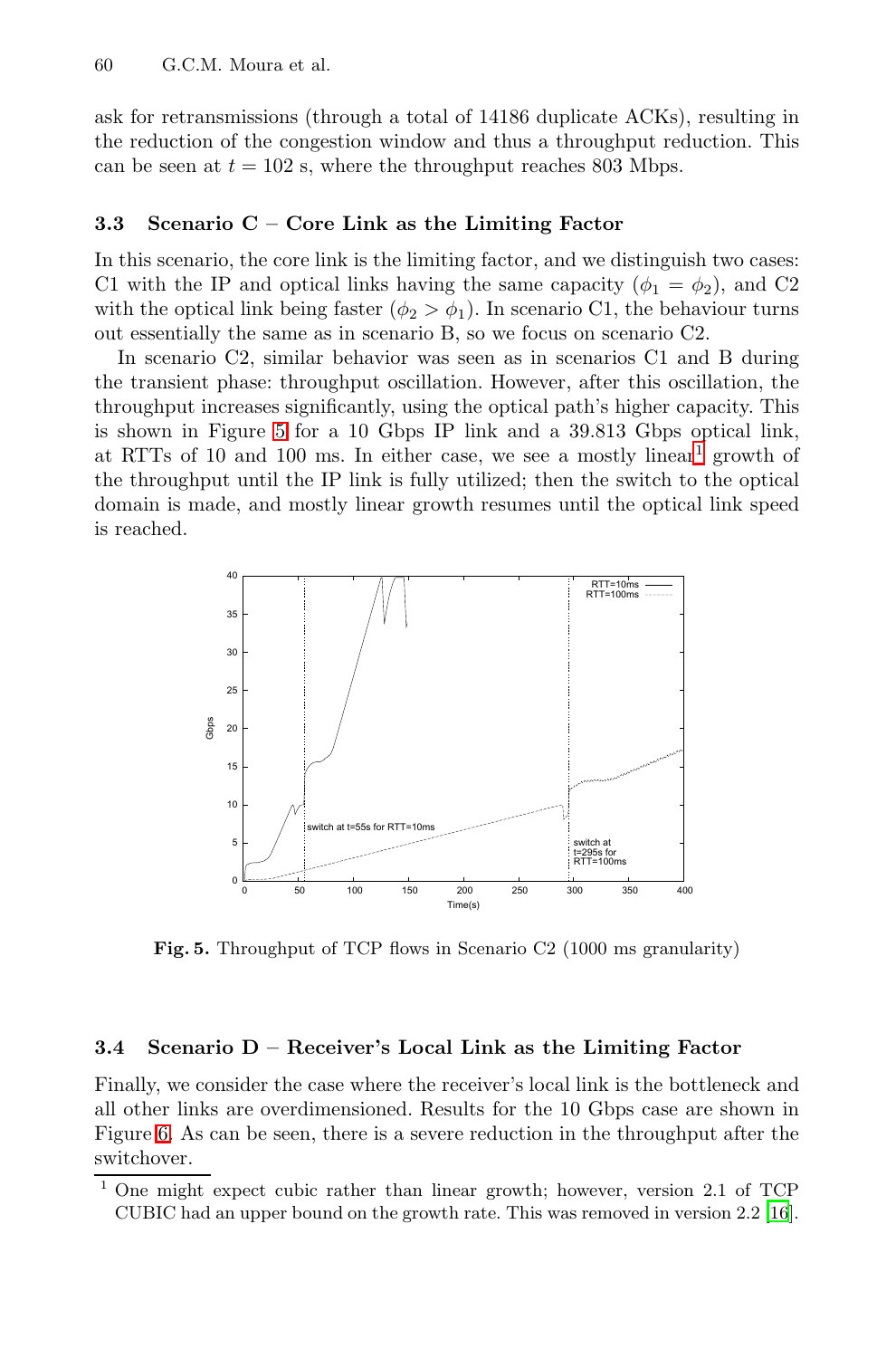Like in the other scenarios, after the switchover router r3 temporarily receives data via both the IP and the optical links simultaneously, for a total of 20 Gbps. However, unlike in the other scenarios, the link from this router to the destination was already fully loaded at 10 Gbps, and cannot cope with this temporary double data flow. Queueing all these packets is not possible either (in our simulation,  $r3$ has a 500 packet buffer), causing many packets to be dropped (335107 packets in the first 200 ms after the switchover in the 10ms RTT case). This in turn causes the receiver to send a massive number of duplicate ACKs, which leads the sender to reduce its congestion window, causing the throughput to drop to a minimum value of 1.6 Gbps.

Figure 7 shows how r3's queue size changes in time. Since TCP CUBIC (like most other TCP versions) measures the available bandwidth on the path by increasing its congestion window until packet loss occurs, the queue also builds up at other moments than the switchover, for example at  $t = 46s$ . When the optical switchover occurs at  $t = 55$  s, the queue already contains 343 packets due to TCP CUBIC probing for bandwidth. After the switchover, packets arrive from both paths, causing the queue to fill up very quickly and resulting in a massive discarding of packets, as discussed above. The queue increases at later times are again due to CUBIC's normal bandwidth probing.

Note that the problem seen here is fundamentally different from that seen in scenarios B and C. In either case, temporarily two streams of packets (namely via the IP path and via the optical path with less delay) are merged, causing reordering. However, in scenarios B and C, no packets were dropped, whereas in the current scenario many packets are dropped. This causes a much larger reduction in throughput, and recovery from this also takes much more time.



**Fig. 6.** Throughput of TCP flows for Scenario D (1000 ms granularity)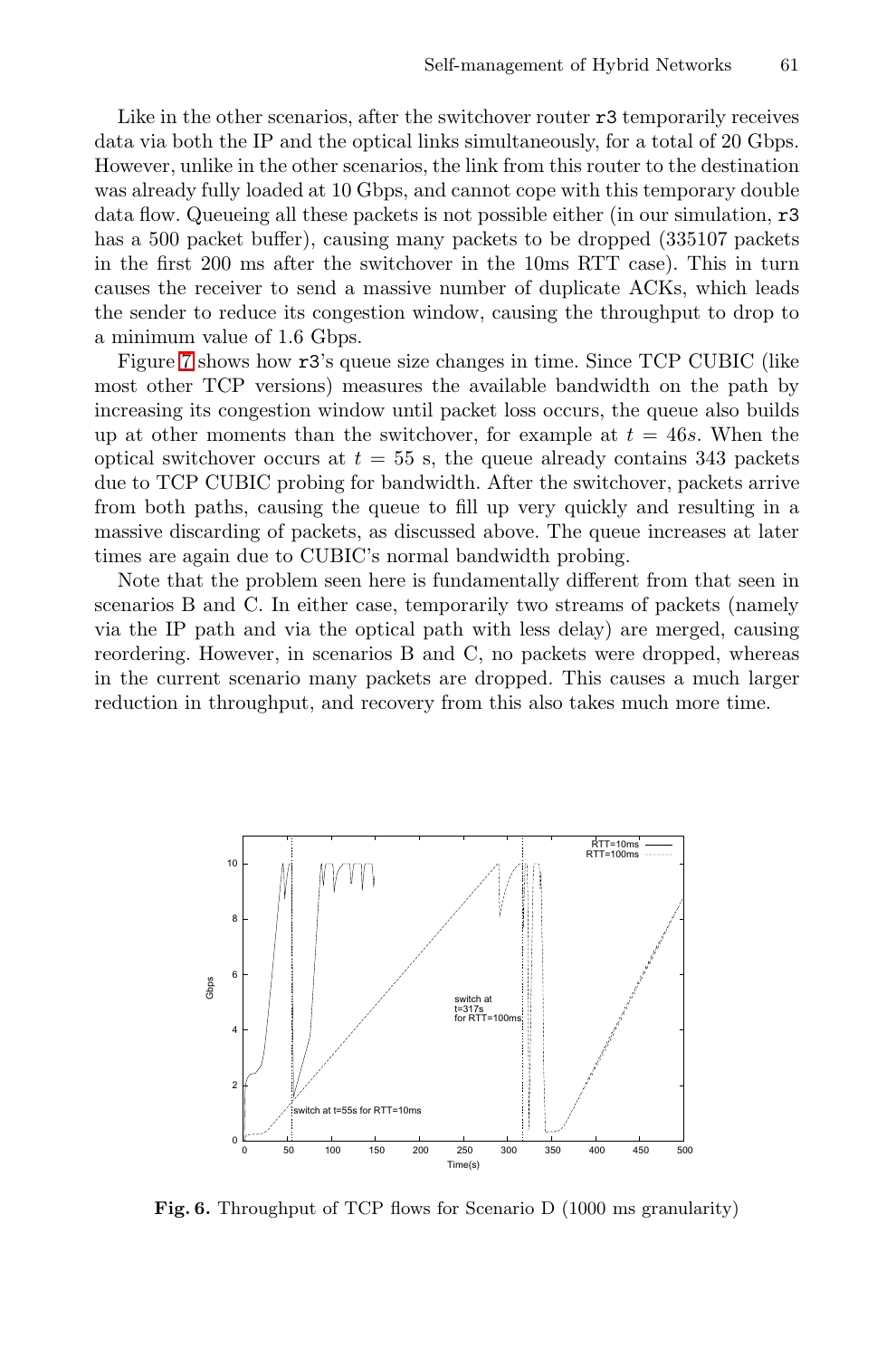<span id="page-8-0"></span>

**Fig. 7.** Router  $r3$  Queue Size for 10Gbps case with  $RTT = 10$ ms

## **4 Discussion and Generalization**

In the previous section, we have seen three types of behaviour when switching a TCP flow from the IP to the optical path:

- **–** When the TCP buffers were the limiting factor (scenario A), nothing untoward happens: the system converges quickly to the new higher throughput made possible by the lower RTT.
- **–** When the sender's link or the IP and optical paths are the bottleneck (scenarios B and C), temporarily packets from both paths arrive at the receiver, causing reordering but no loss. We have seen that TCP reacts to this rather benignly, with only a small  $\langle 20\% \rangle$  and short-lived reduction in throughput.
- **–** When the receiver's link is the bottleneck (scenario D), it gets overloaded due to the temporary simultaneous arrival of packets via both paths. This causes much packet loss and a severe (> 80%) reduction of throughput, from which recovery takes longer (thousands of RTTs).

These conclusions can easily be generalized to other situations, as follows.

**Other TCP Variants.** The choice for TCP CUBIC was already motivated in Section 2. Still, we have done similar experiments with three other TCP variants (Reno, Vegas, Compound). The results for Compound were similar to those for CUBIC reported here, sometimes recovering even faster.

Reno and Vegas performed far worse: due to their at most linear growth of the congestion window, they need much more time to recover. In fact, for the same reason they need much time to fully utilize link with a large delay bandwidth product even before the changeover, making them unsuitable for the kind of elephant flows considered here. Therefore, their problems with recovering from the optical switchover can be safely ignored.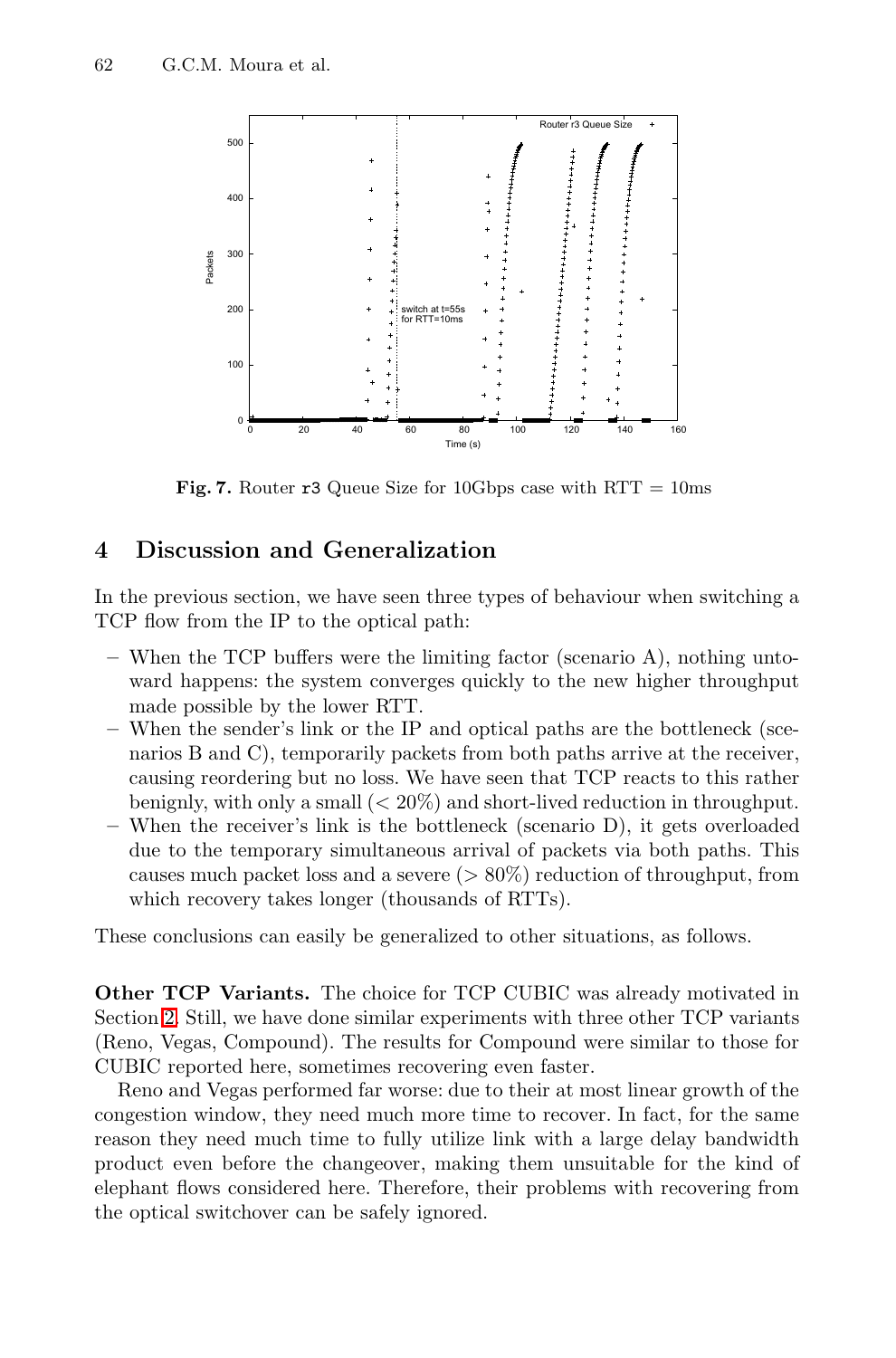**Other Protocols.** Although TCP is the d[om](#page-11-7)inant transport protocol in the internet, there are others, such as UDP, SCT[P a](#page-11-8)nd DCCP. Clearly, after the switchover they will experience the same packet reordering and loss as TCP.

UDP does not by itself have a congestion control mechanism, so the reordering and loss will not directly affect its throughput. However, the reordering and loss will be passed on to the application, so detailed knowledge of the application would be needed to predict the effects for the user.

New transport protocols such as SCTP (Stream Control Transmission Protocol) [18]) and DCCP (Datagram Congestion Control Protocol) [19] have congestion control mechanisms that are directly based on TCP variants [20]. Therefore we can expect them to behave similarly to TCP, with possibly additional application layer effects like with UDP.

**Other Scenarios.** In the scenarios considered so far, the same parameter was the limiting factor before and after the switchover. Of course, in reality after the switchover a different parameter can be the limiting factor. What happens in those cases will generally be a mixture of the "pure" behaviours studied here.

Also the numerical values of parameters (link speeds etc.) can be different. Clearly, such changes will change the outcomes quantitatively (e.g., recovery will take longer or shorter), but no qualitative differences are to be expected.

One might hope that installing a large buffer at the output router would prevent the massive packet loss in scenario D, but this is not true. TCP's congestion control algorithm would have filled such a buffer (because TCP needs to detect loss to know when to back off), so there would not be space to temporarily accept the extra packets when the flow is moved to the lightpath.

## **5 Conclusions**

In this paper we investigated hidden costs of self-management within the specific context of hybrid networks. In particular we analyzed the performance problems that may result if an elephant TCP flow at the IP level is moved on the fly to the optical level using ns-2 simulations for four different scenarios. During such move, a temporary but massive reordering of packets occurs since the first packets transferred over the optical level will arrive before the last packets arrive at the IP level.

We found three qualitatively different behaviours. In case the TCP throughput of the elephant flow was limited by the size of the TCP send and receive buffers, the throughput *increases* substantially due to the lower RTT of the optical path. In case the throughput was limited by the sender's local link or by the backbone links, TCP reacts benignly to the reordering, with only a small and short-lived reduction of throughput. On the other hand, if the throughput was limited by the receiver's local link, a *significant drop* in the throughput occurs for a relatively long period. In this case, the router at the receiver side needs to drop a large number of packets when they arrive simultaneously via both links, because its outgoing link was already fully used.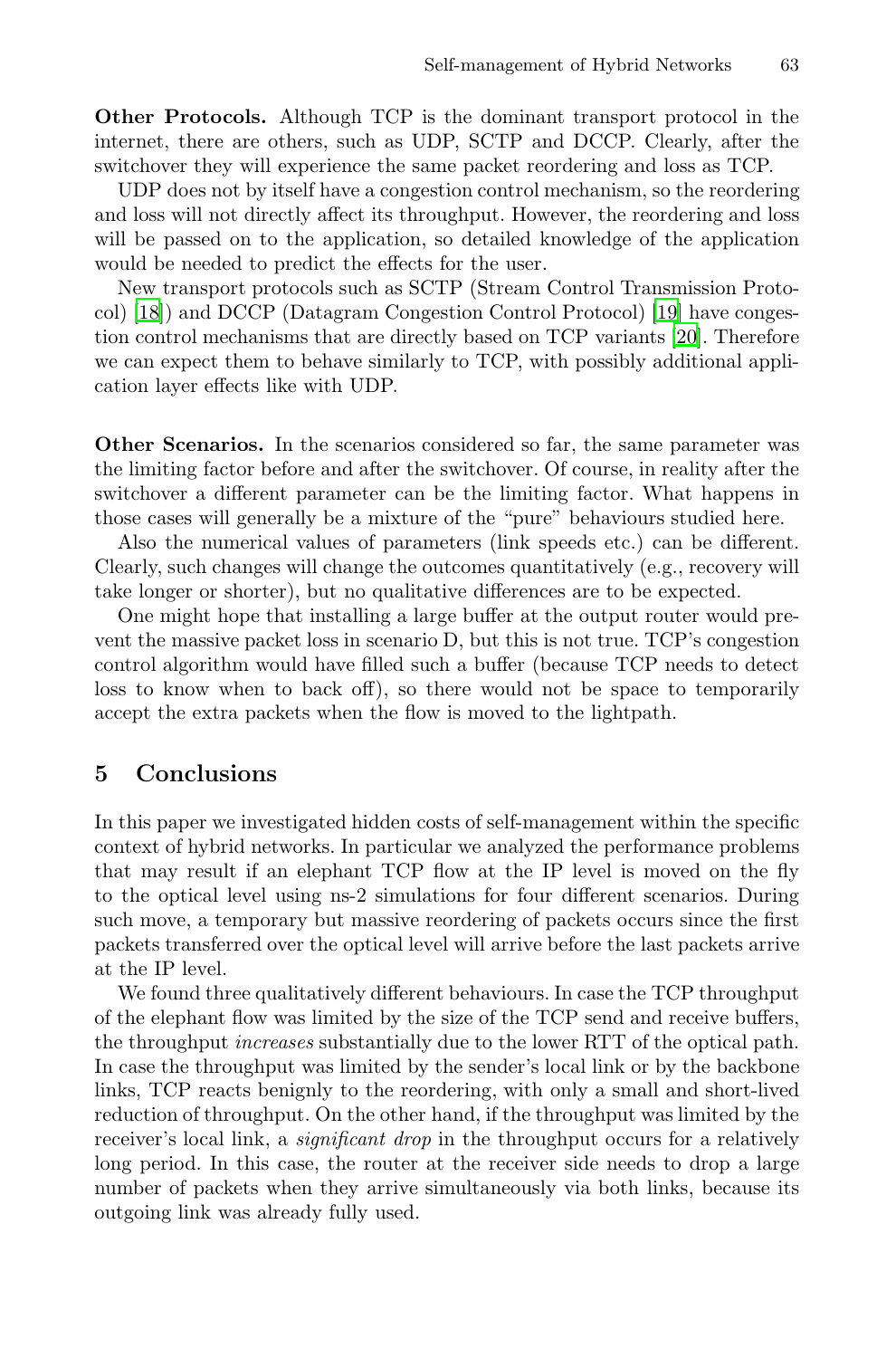The significant throughput drop and long recovery period observed in the last scenario can be very noticable to the end user, and thus is something the operator of the network might want to avoid. However, whether or not this problem is going to occur depends on the bottleneck in the receiver's network, which may well be out of sight of the operator of the hybrid network, making this truly a *hidden* cost of implementing self-management.

The conclusion that can be drawn from the hybrid networks case presented in this paper, is that self-management mechanisms may introduce unexpected side-effects, which require further analysis before such self-management mechanisms can be widely adopted. Research on self-management mechanisms should therefore not be performed in isolation, but always consider the context in which these mechanisms will be applied, to fully understand their pros and cons.

<span id="page-10-0"></span>**Acknowledgments.** The research reported in this paper is supported by the FP7 ICT UniverSelf project (#257513). The authors would like to thank Wouter Kooij for his work on extending the simulations presented in this paper to other TCP flavors – Vegas, Reno, and Compound.

# **References**

- 1. Pras, A., Schönwälder, J., Burgess, M., Festor, O., Pérez, G., Stadler, R., Stiller, B.: Key Research Challenges in Network Management. IEEE Communications Magazine 45(10), 104–110 (2007)
- 2. Jennings, B., van der Meer, S., Balasubramaniam, S., Botvich, D., Foghlu, M., Donnelly, W., Strassner, J.: Towards Autonomic Management of Communications Networks. IEEE Communications Magazine 45(10), 112–121 (2007)
- <span id="page-10-1"></span>3. Lupu, E., Dulay, N., Sloman, M., Sventek, J., Heeps, S., Strowes, S., Twidle, K., Keoh, S.L., Schaeffer-Filho, A.: AMUSE: Autonomic Management of Ubiquitous e-Health Systems. Concurr. Comput.: Pract. Exper. 20(3), 277–295 (2008)
- <span id="page-10-2"></span>4. Cheng, L., Galis, A., Mathieu, B., Jean, K., Ocampo, R., Mamatas, L., Rubio-Loyola, J., Serrat, J., Berl, A., de Meer, H., Davy, S., Movahedi, Z., Lefevre, L.: Self-organising Management Overlays for Future Internet Services. In: van der Meer, S., Burgess, M., Denazis, S. (eds.) MACE 2008. LNCS, vol. 5276, pp. 74–89. Springer, Heidelberg (2008)
- 5. Derbel, H., Agoulmine, N., Salaün, M.: ANEMA: Autonomic Network Management Architecture to Support Self-configuration and Self-optimization in IP networks. Comput. Netw. 53(3), 418–430 (2009)
- <span id="page-10-3"></span>6. Fioreze, T., Granville, L., Sadre, R., Pras, A.: A Statistical Analysis of Network Parameters for the Self-management of Lambda-Connections. In: Sadre, R., Pras, A. (eds.) AIMS 2009 Enschede. LNCS, vol. 5637, pp. 15–27. Springer, Heidelberg (2009)
- 7. Fioreze, T., Pras, A.: Self-management of Lambda-connections in Optical Networks. In: Bandara, A.K., Burgess, M. (eds.) AIMS 2007. LNCS, vol. 4543, pp. 212–215. Springer, Heidelberg (2007)
- 8. Fioreze, T., van de Meent, R., Pras, A.: An Architecture for the Self-management of Lambda-Connections in Hybrid Networks. In: Pras, A., van Sinderen, M. (eds.) EUNICE 2007. LNCS, vol. 4606, pp. 141–148. Springer, Heidelberg (2007)